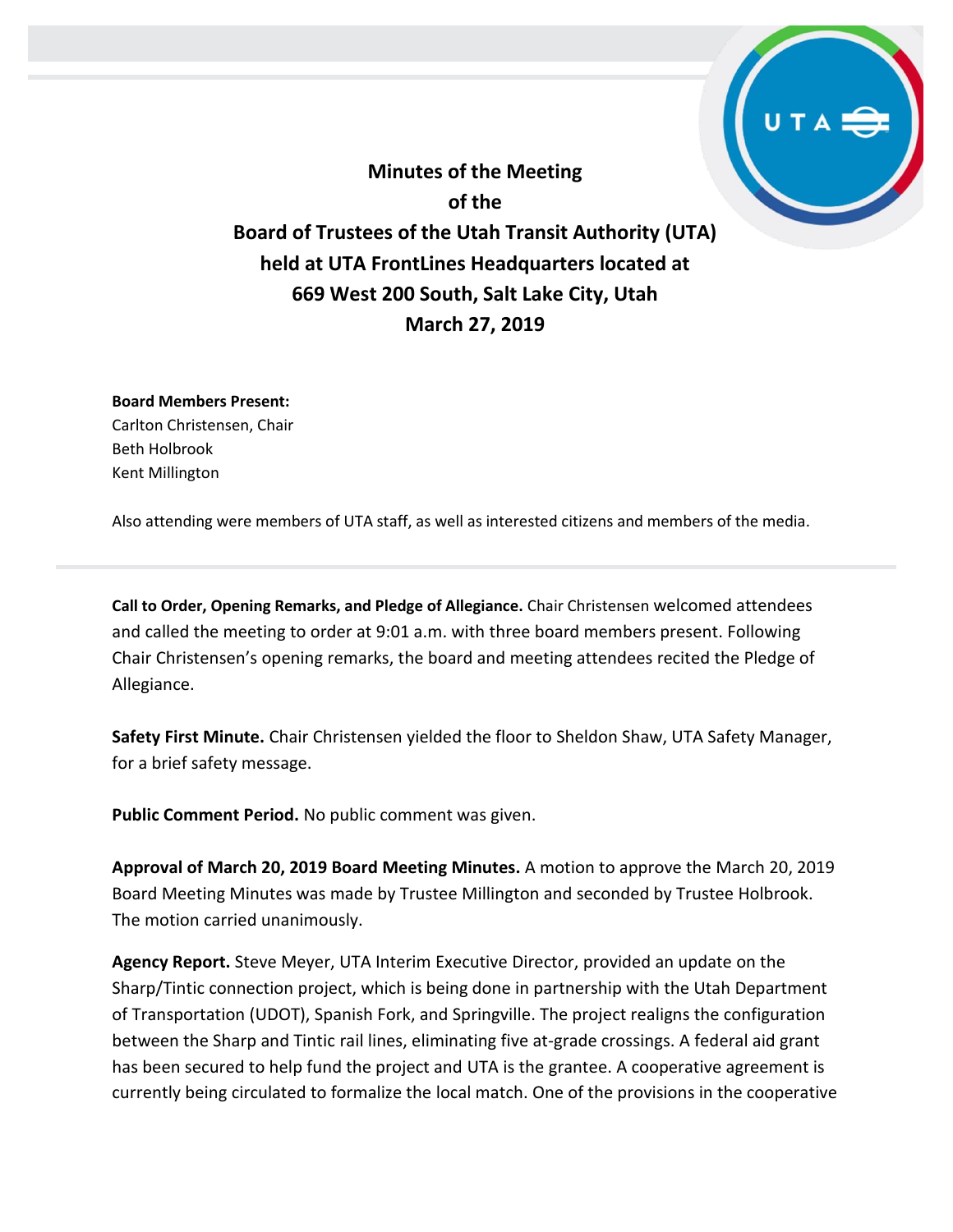agreement is that any overages will be evenly split among UTA, Spanish Fork, and Springville. Discussion ensued. Questions on the future FrontRunner alignment, location of potential rail trails, and portion of the Tintic line to be eliminated were posed by the board and answered by Mr. Meyer.

As part of his agency report, Mr. Meyer also mentioned that Sheldon Shaw was recently given an award for making community presentations through the Operation Lifesaver program.

**R2019-03-05 Designating Transit-Oriented Development Sites.** Paul Drake, UTA Senior Manager of Real Estate & Transit-Oriented Development, and Kevin Leo, UTA Transit-Oriented Development Project Specialist I, summarized the transit-oriented development (TOD) site selection system analysis results. Discussion ensued. Questions on the ranking tool filter eliminating more urbanized sites in the growth opportunity category, scoring approach on the site selection results, and comprehensiveness of the sites included in the rankings were posed by the board and answered by Mr. Drake. It was noted that the rankings presented in the meeting only included sites with UTA-owned property. Trustee Holbrook recommended approaching communities with private property that might be appropriate for TOD to discuss opportunities for leveraging potential development with the nearby transit infrastructure.

A motion to approve R2019-03-05, and designate Salt Lake Central/North Temple Station, Ogden Central, and Clearfield Station as UTA TOD sites, was made by Trustee Holbrook and seconded by Trustee Millington. The motion carried unanimously with aye votes from Trustee Holbrook, Trustee Millington, and Chair Christensen.

## **Contracts and Disbursements.**

**Contract: Depot District Hazardous Materials Management (Wasatch Environmental).** Eddy Cumins, UTA Chief Operating Officer, and Patti Garver, UTA Program Manager of Environmental, Grants & Project Controls, explained the purpose of the contract, which allows for hazardous materials remediation during construction of the Depot District bus maintenance facility. Discussion ensued. A question on whether the price associated with the contract scope was an internal or external estimate was posed by the board and answered by staff.

A motion to approve the contract was made by Trustee Millington and seconded by Trustee Holbrook. The motion carried unanimously with aye votes from Trustee Millington, Trustee Holbrook, and Chair Christensen.

**Contract: Depot District Cultural Resource Consultation (SWCA).** Mr. Cumins described the purpose of the contract, which defines terms for the oversight and mitigation of any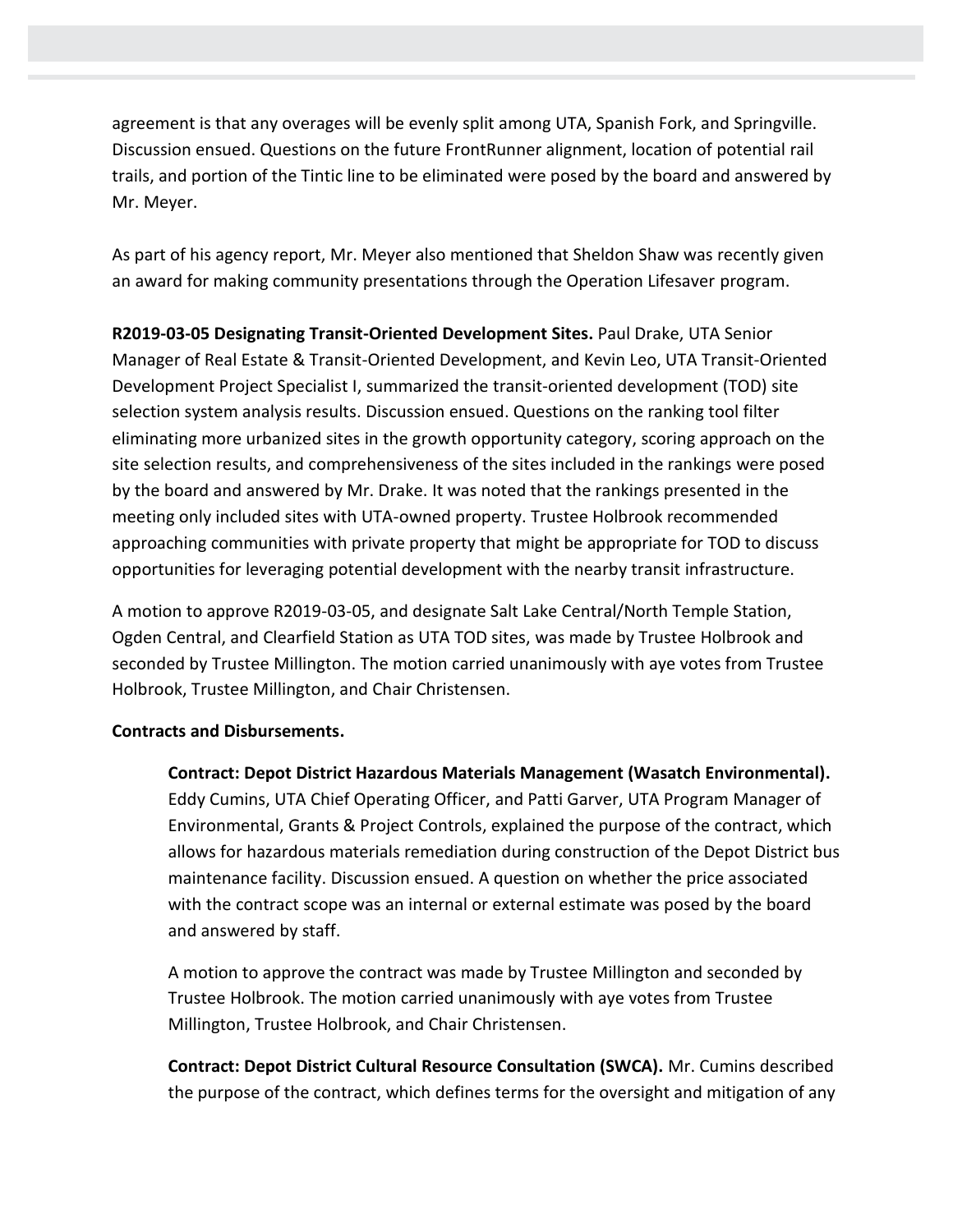historical artifact discoveries during construction of the Depot District bus maintenance facility. Discussion ensued. Questions on cultural relics discovered during previous projects and required remediation were posed by the board and answered by staff.

A motion to approve the contract was made by Trustee Holbrook and seconded by Trustee Millington. The motion carried unanimously with aye votes from Trustee Holbrook, Trustee Millington, and Chair Christensen.

**Change Order: TIGER Phase 2 Amendment 6 – Summit County Bike Share (Granite Construction).** Mr. Cumins summarized the change order, which authorizes construction of eleven bike share docking stations in Summit County. The bike share stations are one of 94 projects designated in the TIGER program of projects. Discussion ensued. Questions on the local match, contracting process for the TIGER project, number of TIGER projects to which funds have been committed, and arrangement with the general contractor were posed by the board and answered by Mr. Cumins and Heather Bening, UTA Project Manager II.

A motion to approve the change order was made by Trustee Millington and seconded by Trustee Holbrook. The motion carried unanimously with aye votes from Trustee Millington, Trustee Holbrook, and Chair Christensen.

## **Discussion Items.**

**Future of FrontRunner (Part 3 of 3).** Mr. Meyer, Ted Knowlton with the Wasatch Front Regional Council (WFRC), and Shawn Seager with the Mountainland Association of Governments (MAG), delivered a presentation on FrontRunner's place in regional transportation plans. The presentation addressed topics such as the planning process, plan phasing, FrontRunner phasing, and next steps. Discussion ensued. Questions on the existence of unified plans in other cities or states, local feedback on sales tax reform, parameters for growth expectations, accuracy of projections over time, and communication of funding gaps to policymakers were posed by the board and answered by the presenters.

Chair Christensen called for a brief recess at 10:09 a.m.

The meeting resumed at 10:17 a.m.

**2019 Executive Team Performance Targets.** Mr. Meyer and the UTA executive team presented their proposed 2019 performance targets. Mr. Meyer summarized key agency objectives and then the executives spoke about specific targets in their areas of focus supporting the objectives. Discussion ensued. Questions on turnover costs, hubometer